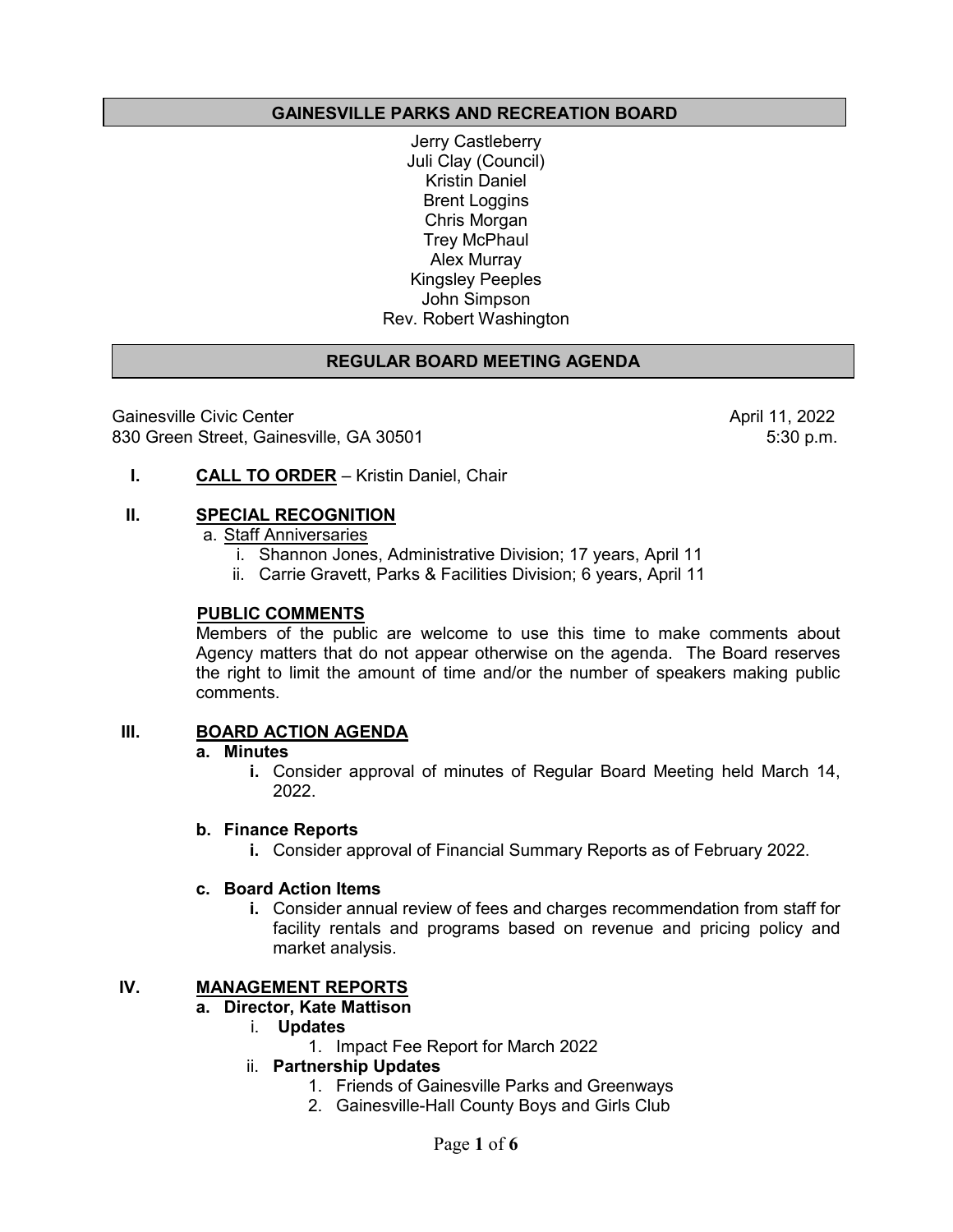- 3. Hall County Parks and Leisure Services
- 4. Gainesville City School System
- 5. Community Service Center
- 6. Lake Lanier Olympic Park Foundation
- 7. Redbud Project

## **b. Deputy Director, Michael Graham**

- i. Operating Capital Update
- ii. Capital Projects Update
- iii. **Special Projects, Lauren Miller**
	- 1. General Update
- iv. **Frances Meadows Center Division, Zandrea Stephens**
	- 1. Operational Update
	- 2. Programs Update
- v. **Marketing and Communications, Julie Butler**
	- 1. General Update
- vi. **Parks & Facilities Division, Brian Peters**
	- 1. Operations Update
- vii. **Recreation Division, Eason Spivey**
	- 1. Operations Update
	- 2. Programs Update

## **V. BOARD MEMBERS COMMENTS, REPORTS, ISSUES**

- **a. Executive Committee-** *Kristin Daniel*
- **b. Planning & Development Committee-**
- **c. Community Relations Committee-**
- **d. City Council Liaison-***Juli Clay*

#### **VI. OLD BUSINESS**

### **VII. NEW BUSINESS**

## **VIII. GENERAL INFORMATION OF INTEREST**

**a. News Articles for March 2022**

| <b>April</b> | 12 <sup>2</sup> | Softball Practice - 5:30pm @ Candler #1 - Braves                         |
|--------------|-----------------|--------------------------------------------------------------------------|
|              | 12 <sup>2</sup> | Softball Practice - 7:00pm @ Candler #1 - Sparks                         |
|              | 12              | Rookie League Baseball Practice - 5:30pm @ Candler #2 - Pirates          |
|              | 12              | Rookie League Baseball Practice - 7:00pm @ Candler #2 - Cubs             |
|              | 12 <sup>2</sup> | Minor League Baseball Game - 6:00pm @ City Park #1 - Braves vs<br>Tigers |
|              | 12              | Minor League Baseball Game - 7:30pm @ City Park #1 - Reds vs Red<br>Sox  |
|              | 13              | Softball Practice - 5:30pm @ Candler #1 - Braves                         |
|              | 13              | Softball Practice - 7:00pm @ Candler #1 - Diamond Divas                  |
|              | 13              | Rookie League Baseball Practice - 5:30pm @ Candler #2 - Red Sox          |
|              | 13              | Rookie League Baseball Practice - 7:00pm @ Candler #2 - Padres           |
|              | 13              | Rookie League Baseball Practice- 5:30pm @ City Park #2 - Brewers         |
|              | 13              | Rookie League Baseball Practice - 7:00pm @ City Park #2 - Braves         |
|              | 14              | Softball Practice - 5:30pm @ Candler #1 - Sparks                         |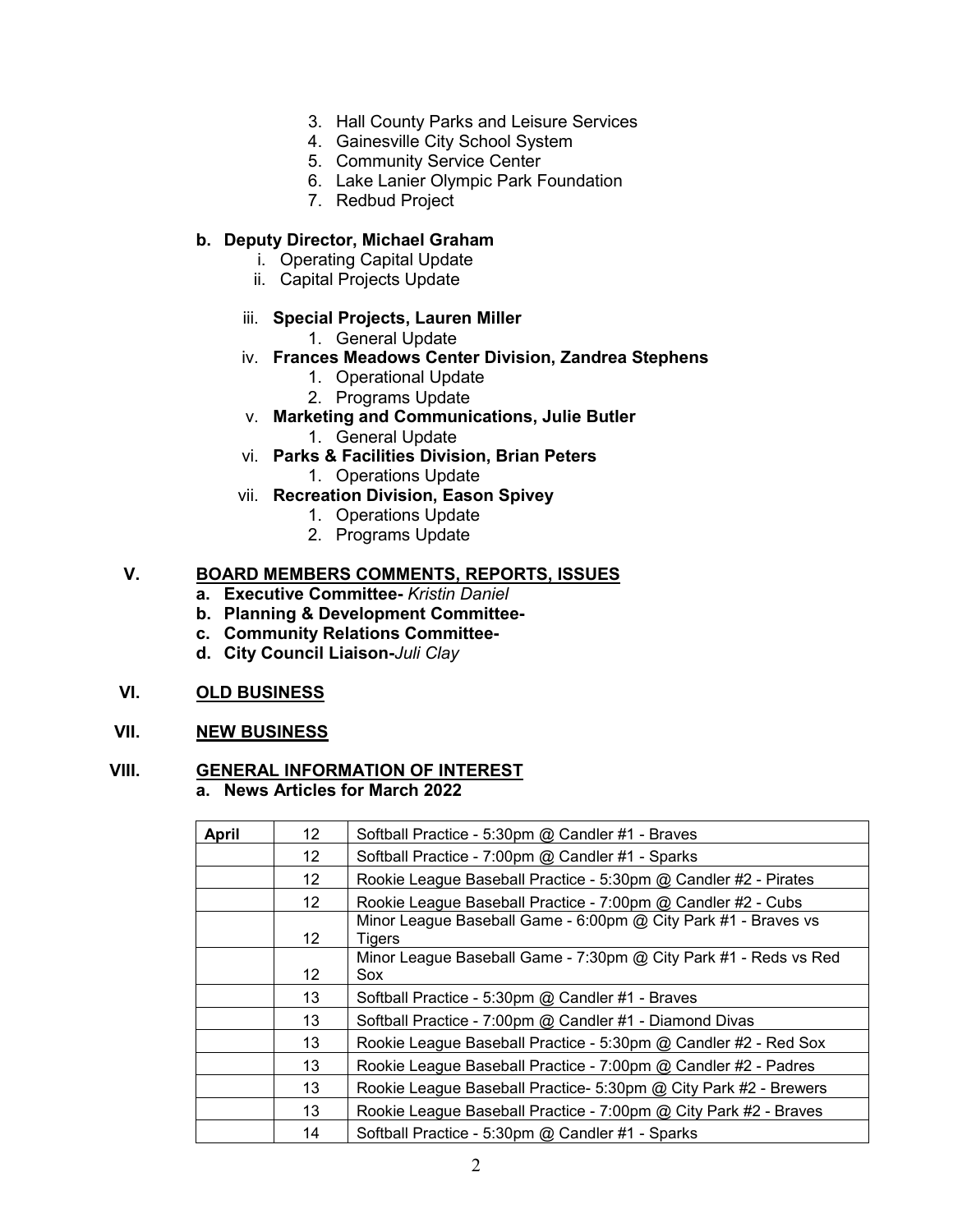| 14    | Softball Practice - 7:00pm @ Candler #1 - Diamond Divas                              |
|-------|--------------------------------------------------------------------------------------|
| 14    | Rookie League Baseball Practice - 5:30pm @ Candler #2 - White Sox                    |
| 14    | Rookie League Baseball Practice - 7:00pm @ Candler #2 - Athletics                    |
| 14    | Minor League Baseball Practice - 5:30pm @ City Park #2 - Red Sox                     |
| 14    | Minor League Baseball Practice - 7:00pm @ City Park #2 - Reds                        |
| 15    | Tee Ball Game - 5:45pm @ Candler #2 - Dodgers vs Yankees                             |
| 15    | Rookie League Baseball Game - 5:45pm @ Candler #1 - Athletics vs<br>Padres           |
| 15    | Rookie League Baseball Game - 6:45pm @ Candler #1 - Red Sox vs<br><b>White Sox</b>   |
| 15    | Minor League Baseball Game - 6:00pm @ City Park #1 - Tigers vs Reds                  |
| 15    | Minor League Baseball Game - 7:30pm @ City Park #1 - Braves vs Red<br>Sox            |
| 16    | Tee Ball Game - 9:00am @ Candler #2 - Pirates vs Dodgers                             |
| 16    | Tee Ball Game - 10:00am @ Candler #2 - Athletics vs Red Sox                          |
| 16    | Tee Ball Game - 11:00am @ Candler #2 - Yankees vs Braves                             |
| 16    | Rookie League Baseball Game - 9:00am @ Candler #1 - Athletics vs<br><b>White Sox</b> |
| 16    | Rookie League Baseball Game - 10:00am @ Candler #1 - Pirates vs<br>Red Sox           |
| 16    | Rookie League Baseball Game - 11:00am @ Candler #1 - Braves vs<br><b>Brewers</b>     |
| 16    | Rookie League Baseball Game - 12:00pm @ Candler #1 - Padres vs<br>Cubs               |
| 16    | Touch A Truck - 10:00am - 1:00pm @ City Park                                         |
| 18    | Tee Ball Game - 5:45pm @ Candler #2 - Pirates vs Yankees                             |
| 18    | Tee Ball Game - 6:45pm @ Candler #2 - Dodgers vs Red Sox                             |
| 18    | Rookie League Baseball Game - 5:45pm @ Candler #1 - Red Sox vs<br><b>Brewers</b>     |
| 18    | Rookie League Baseball Game - 6:45pm @ Candler #1 - White Sox vs<br>Padres           |
| 18    | Minor League Baseball Practice - 5:30pm @ City Park #2 - Reds                        |
| 18    | Minor League Baseball Practice - 7:00pm @ City Park #2 - Red Sox                     |
| 19    | Rookie League Baseball Practice - 5:30pm @ Candler #2 - Braves                       |
| 19    | Rookie League Baseball Practice - 7:00pm @ Candler #2 - Brewers                      |
| 19    | Minor League Baseball Game - 6:00pm @ City Park #1 - Braves vs Reds                  |
| 19    | Minor League Baseball Game - 7:30pm @ City Park #1 - Red Sox vs<br><b>Tigers</b>     |
| 19-24 | Spring Swing Tennis Tournament @ Longwood Park Tennis Courts                         |
| 20    | Rookie League Baseball Practice - 5:30pm @ Candler #2 - Cubs                         |
| 20    | Rookie League Baseball Practice - 7:00pm @ Candler #2 - Pirates                      |
| 20    | Rookie League Baseball Practice - 5:30pm @ City Park #2 - Athletics                  |
| 20    | Rookie League Baseball Practice - 7:00pm @ City Park #2 - White Sox                  |
| 21    | Rookie League Baseball Practice - 5:30pm @ Candler #2 - Padres                       |
| 21    | Rookie League Baseball Practice - 7:00pm @ Candler #2 - Red Sox                      |
| 21    | Minor League Baseball Practice - 5:30pm @ City Park #2 - Tigers                      |
| 21    | Minor League Baseball Practice - 7:00pm @ City Park #2 - Braves                      |
| 22    | Tee Ball Game - 5:45pm @ Candler #2 - Braves vs Athletics                            |
| 22    | Rookie League Baseball Game - 5:45pm @ Candler #1 - Cubs vs<br><b>Athletics</b>      |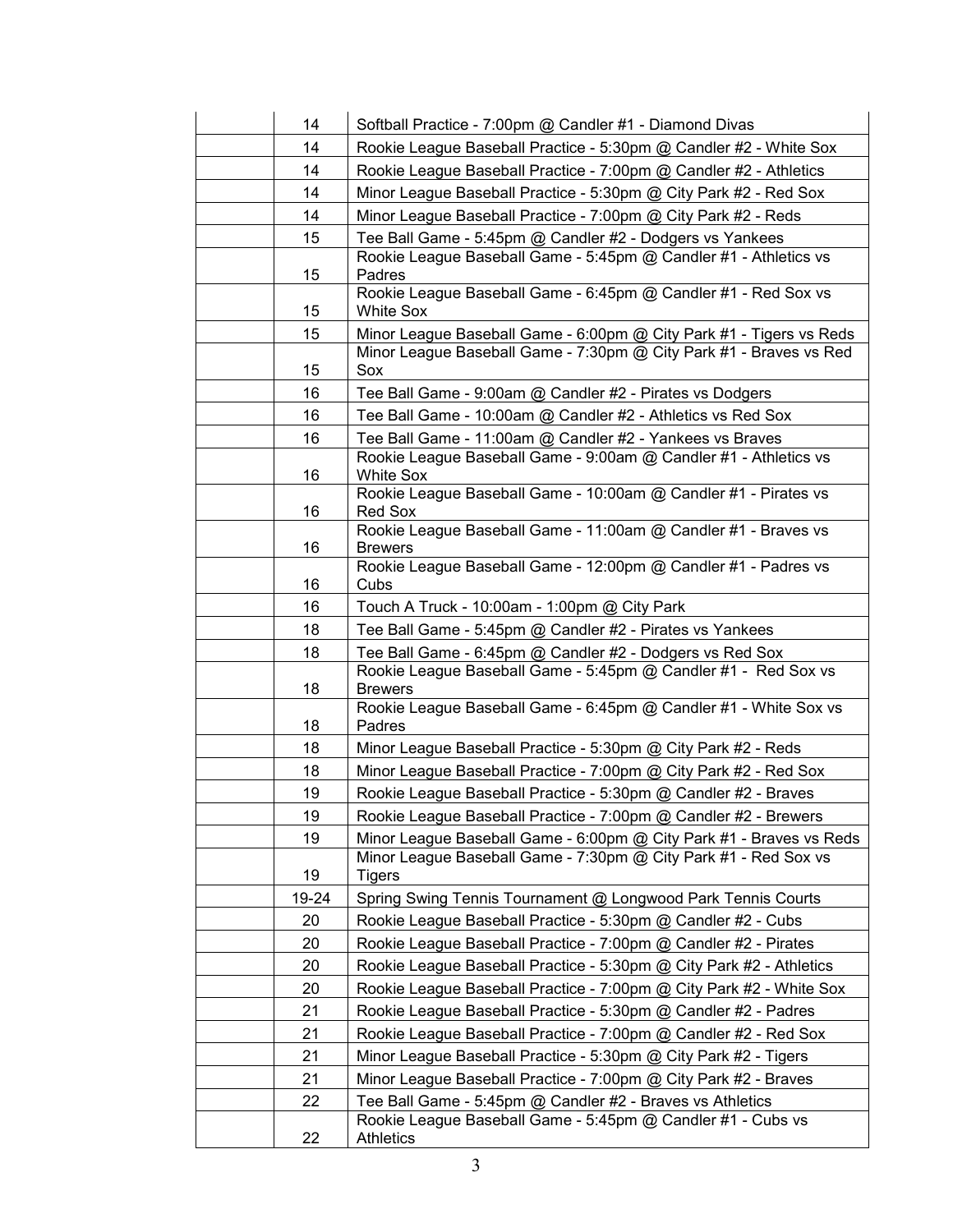| 22 | Rookie League Baseball Game - 6:45pm @ Candler #1 - Braves vs<br><b>Pirates</b>    |
|----|------------------------------------------------------------------------------------|
| 22 | Minor League Baseball Game - 6:00pm @ City Park #1 - Reds vs Red<br>Sox            |
| 22 | Minor League Baseball Game - 7:30pm @ City Park #1 - Tigers vs<br><b>Braves</b>    |
| 23 | Tee Ball Game - 9:00am @ Candler #2 - Yankees vs Red Sox                           |
| 23 | Tee Ball Game - 10:00am @ Candler #2 - Pirates vs Braves                           |
| 23 | Tee Ball Game - 11;00am @ Candler #2 - Athletics vs Dodgers                        |
| 23 | Rookie League Baseball Game - 9:00am @ Candler #1 - Padres vs<br><b>White Sox</b>  |
| 23 | Rookie League Baseball Game - 10:00am @ Candler #1 - Brewers vs<br>Pirates         |
| 23 | Rookie League Baseball Game - 11:00am @ Candler #1 - Athletics vs<br><b>Braves</b> |
| 23 | Rookie League Baseball Game - 12:00pm @ Candler #1 - Red Sox vs<br>Cubs            |
| 25 | Minor League Baseball Practice - 5:30pm @ City Park #2 - Braves                    |
| 25 | Minor League Baseball Practice - 7:00pm @ City Park #2 - Tigers                    |
| 25 | Tee Ball Game - 5:45pm @ Candler #2 - Athletics vs Yankees                         |
| 25 | Tee Ball Game - 6:45pm @ Candler #2 - Braves vs Dodgers                            |
|    | Rookie League Baseball Game - 5:45pm @ Candler #1 - Cubs vs                        |
| 25 | Padres<br>Rookie League Baseball Game - 6:45pm @ Candler #1 - Braves vs Red        |
| 25 | Sox                                                                                |
| 26 | Rookie League Baseball Practice - 5:30pm @ Candler #2 - White Sox                  |
| 26 | Rookie League Baseball Practice - 7:00pm @ Candler #2 - Athletics                  |
| 26 | Minor League Baseball Game - 6:00pm @ City Park #1 - Red Sox vs<br><b>Braves</b>   |
| 26 | Minor League Baseball Game - 7:30pm @ City Park #1 - Reds vs Tigers                |
| 27 | Rookie League Baseball Practice - 5:30pm @ Candler #2 - Brewers                    |
| 27 | Rookie League Baseball Practice - 7:00pm @ Candler #2 - Braves                     |
| 27 | Rookie League Baseball Practice - 5:30pm @ City Park #2 - Red Sox                  |
| 27 | Rookie League Baseball Practice - 7:00pm @ City Park #2 - Padres                   |
| 28 | Rookie League Baseball Practice - 5:30pm @ Candler #2 - Pirates                    |
| 28 | Rookie League Baseball Practice - 7:00pm @ Candler #2 - Cubs                       |
| 28 | Minor League Baseball Practice - 5:30pm @ City Park #2 - Red Sox                   |
| 28 | Minor League Baseball Practice - 7:00pm @ City park #2 - Reds                      |
| 29 | Tee Ball Game - 5:45pm @ Candler #2 - Red Sox vs Pirates                           |
| 29 | Rookie League Baseball Game - 5:45pm @ Candler #1 - Pirates vs<br><b>White Sox</b> |
| 29 | Rookie League Baseball Game - 6:45pm @ Candler #1 - Brewers vs<br><b>Athletics</b> |
| 29 | Minor League Baseball Game - 6:00pm @ City Park #1 - Tigers vs Red<br>Sox          |
| 29 | Minor League Baseball Game - 7:30pm @ City Park #1 - Reds vs Braves                |
| 30 | Tee Ball Game - 9:00am @ Candler #2 - Red Sox vs Braves                            |
| 30 | Tee Ball Game - 10:00am @ Candler #2 - Yankees vs Dodgers                          |
| 30 | Tee Ball Game - 11:00am @ Candler #2 - Athletics vs Pirates                        |
| 30 | Rookie League Baseball Game - 9:00am @ Candler #1 - Pirates vs<br>Cubs             |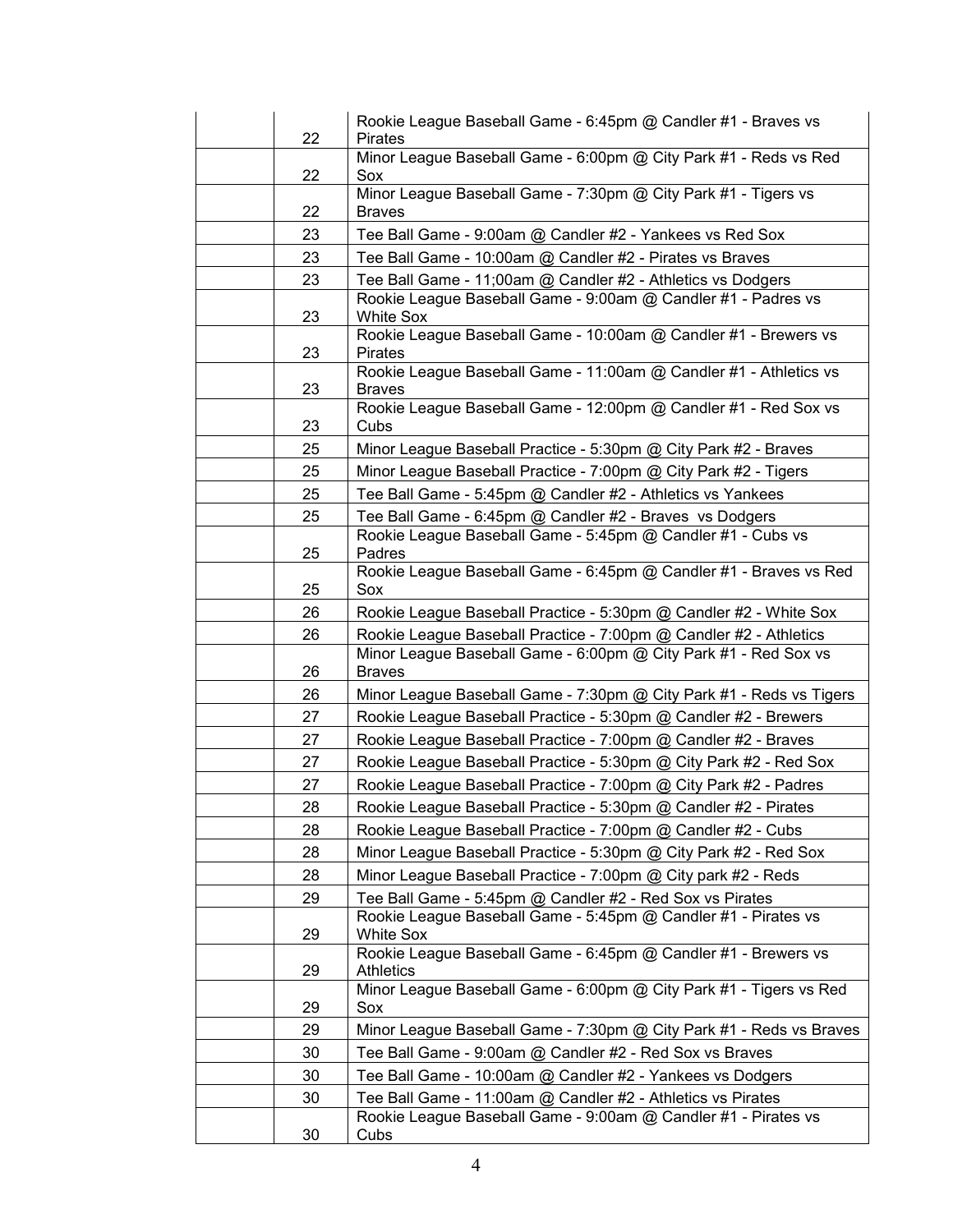|     | 30             | Rookie League Baseball Game - 10:00am @ Candler #1 - Padres vs<br><b>Athletics</b>                  |
|-----|----------------|-----------------------------------------------------------------------------------------------------|
|     | 30             | Rookie League Baseball Game - 11;00am @ Candler #1 - Brewers vs<br>Red Sox                          |
|     | 30             | Rookie League Baseball Game - 12:00pm @ Candler #1 - Braves vs<br><b>White Sox</b>                  |
|     |                |                                                                                                     |
| May | $\overline{2}$ | Tee Ball Game - 5:45pm @ Candler #2 - Dodgers vs Pirates                                            |
|     | $\mathbf{2}$   | Tee Ball Game - 6:45pm @ Candler #2 - Red Sox vs Athletics                                          |
|     | 2              | Rookie League Baseball Game - 5:45pm @ Candler #1 - Red Sox vs<br>Athletics                         |
|     | 2              | Rookie League Baseball Game - 6:45pm @ Candler #1 - Cubs vs<br><b>Braves</b>                        |
|     | $\overline{2}$ | Minor League Baseball Practice - 5:30pm @ City Park #2 - Reds                                       |
|     | $\overline{2}$ | Minor League Baseball Practice - 7:000pm @ City Park #2 - Red Sox                                   |
|     | 3              | Rookie League Baseball Practice - 5:30pm @ Candler #2 - Padres                                      |
|     | 3              | Rookie League Baseball Practice - 7:00pm @ Candler #2 - Red Sox                                     |
|     | 3              | Minor League Baseball Game - 6:00pm @ City Park #1 - Braves vs<br><b>Tigers</b>                     |
|     | 3              | Minor League Baseball Game - 7:30pm @ City Park #1 - Red Sox vs<br>Reds                             |
|     | 4              | Rookie League Baseball Practice - 5:30pm @ Candler #2 - Athletics                                   |
|     | 4              | Rookie League Baseball Practice - 7:00pm @ Candler #2 - White Sox                                   |
|     | 4              | Rookie League Baseball Practice - 5:30pm @ City Park #2 - Cubs                                      |
|     | 4              | Rookie League Baseball Practice - 7:00pm @ City Park #2 - Pirates                                   |
|     | 5              | Rookie League Baseball Practice - 5:30pm @ Candler #2 - Braves                                      |
|     | 5              | Rookie League Baseball Practice - 7:00pm @ Candler #2 - Brewers                                     |
|     | 5              | Minor League Baseball Practice - 5:30pm @ City Park #2 - Tigers                                     |
|     | 5              | Minor League Baseball Practice - 7:00pm @ City Park #2 - Braves                                     |
|     | 5              | Friends of the Parks Meeting @ 5:30 p.m. - Wilshire Trails                                          |
|     | 6              | Tee Ball Game - 5:45pm @ Candler #2 - Braves vs Yankees                                             |
|     | 6              | Rookie League Baseball Game - 5:45pm @ Candler #1 Brewers vs<br><b>White Sox</b>                    |
|     | 6              | Rookie League Baseball Game - 6:45pm @ Candler #1 - Padres vs<br>Pirates                            |
|     | 6              | Summer Classic Minor League Baseball Tournament - 6:00pm @ City<br>Park #1 - 1st place vs 4th place |
|     | 6              | Summer Classic Minor League Baseball Tournament - 7:30pm @ City<br>Park #1 - 2nd place vs 3rd place |
|     | 7              | Rookie League Baseball Game - 9:00am @ Candler #1 - Red Sox vs<br>Padres                            |
|     | 7              | Rookie League Baseball Game - 10:00am @ Candler #1 - Brewers vs<br>Cubs                             |
|     | 7              | Rookie League Baseball Game - 11:00am @ Candler #1 - White Sox vs<br><b>Braves</b>                  |
|     | 7              | Rookie League Baseball Game - 12;00pm @ Candler #1 - Athletics vs<br><b>Pirates</b>                 |
|     | 9              | Rookie League Baseball Game - 5:45pm @ Candler #1 - Braves vs<br><b>Pirates</b>                     |
|     | 9              | Rookie League Baseball Game - 6:45pm @ Candler #1 - Cubs vs<br><b>Athletics</b>                     |
|     | 9              | GPRA Board Meeting @ 5:30 p.m. - Civic Center Board Room                                            |